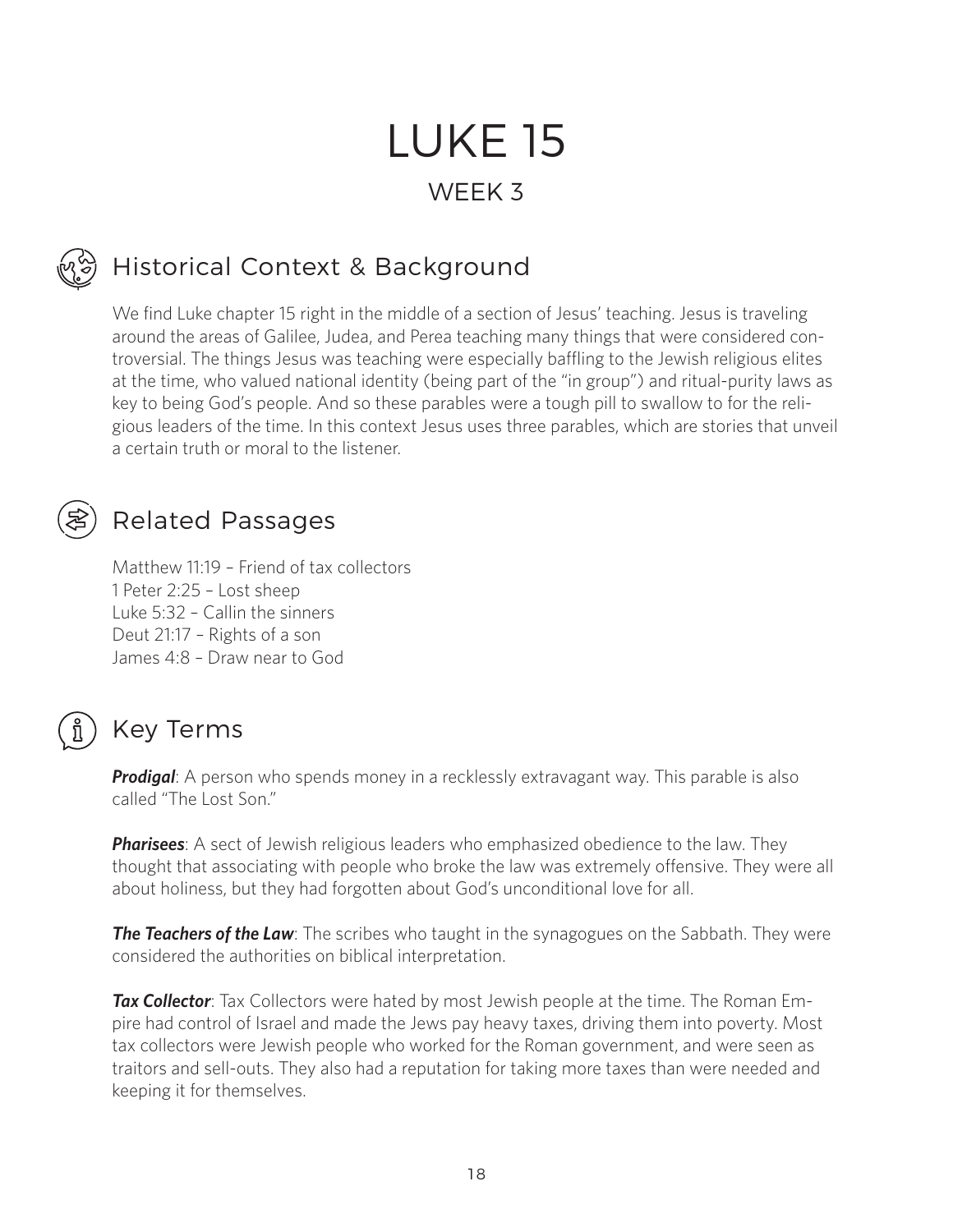

#### $\mathbb Q$  Key Themes

*Framing the Stories*: We see the tax collectors and sinners gathering to hear Jesus speak and we also see the religious leaders grumbling. The irony should be striking here. The people who would have been considered far from God are coming close and the religious people are distancing themselves. Jesus is introduced here as someone who welcomes and eats with sinners. Jesus sees the way that the religious leaders are responding to His inclusive love and chooses to speak to it. He points out the illogical behavior of the religious leaders by telling three stories. The number of stories is important because in Hebrew culture saying something three times was meant to emphasize something to the greatest extent. Jesus is really trying to make his point clear by using normal, every day things to describe the rejoicing that happens when something that is lost is found.

**The Lost Sheep & Coin**: These parables are interesting because of their subtly. Rabbis at this time believed that God would receive repentant sinners, but the idea that God would go out of His way to search for lost sinners is radical. Jesus tells two stories to illustrate how wrong they are. The ending of each parable is almost exactly the same. They both end with rejoicing in heaven over one sinner who repents. The goal here is to highlight the character of God. He's after you! Sinners, tax collectors.

In the story of the lost coin, the coin mentioned is a "drachma" which would be a day's wage for a worker during this time period. The ten coins most likely represent a poor woman's savings, so losing one coin would be serious business. Women during this time were extremely marginalized and especially poor if they were not married. And so it's remarkable to note that Jesus identifies himself with the poor woman who is searching for the lost coin.

**The Lost Son**: Jesus brings it home with a longer and more involved parable about rejoicing over a repentant sinner. It is important to note at the beginning that this story is about two sons.

*Inheritance/The Young Son*: The youngest son asks for his inheritance, which he normally would not have received until his Father died. The younger son is basically telling his father that he wants his money more than he wants him. He is saying he wishes his father was dead so that he could have freedom to do what he wants.

The younger son goes to a nearby town to live it up and live recklessly which ends horribly. What he thought was freedom—women, gambling, "partying"—led him to slavery. He ends up in a Greek town (Jewish villages did not have pigs because they were unclean under the old Testament law), penniless, friendless, homeless. In his desperation, he stoops so low as to work on a pig farm, which would have been extremely looked down upon by the Jewish religious leaders listening to Jesus speak because pigs were infamously unclean. He is now desperate, defiled.

**The Return/The Father**: The father would have no obligations to accept the prodigal son back because he had already graciously given him his inheritance early. Yet the Father runs to his lost son. Men who were the head of the family would not have been seen running because running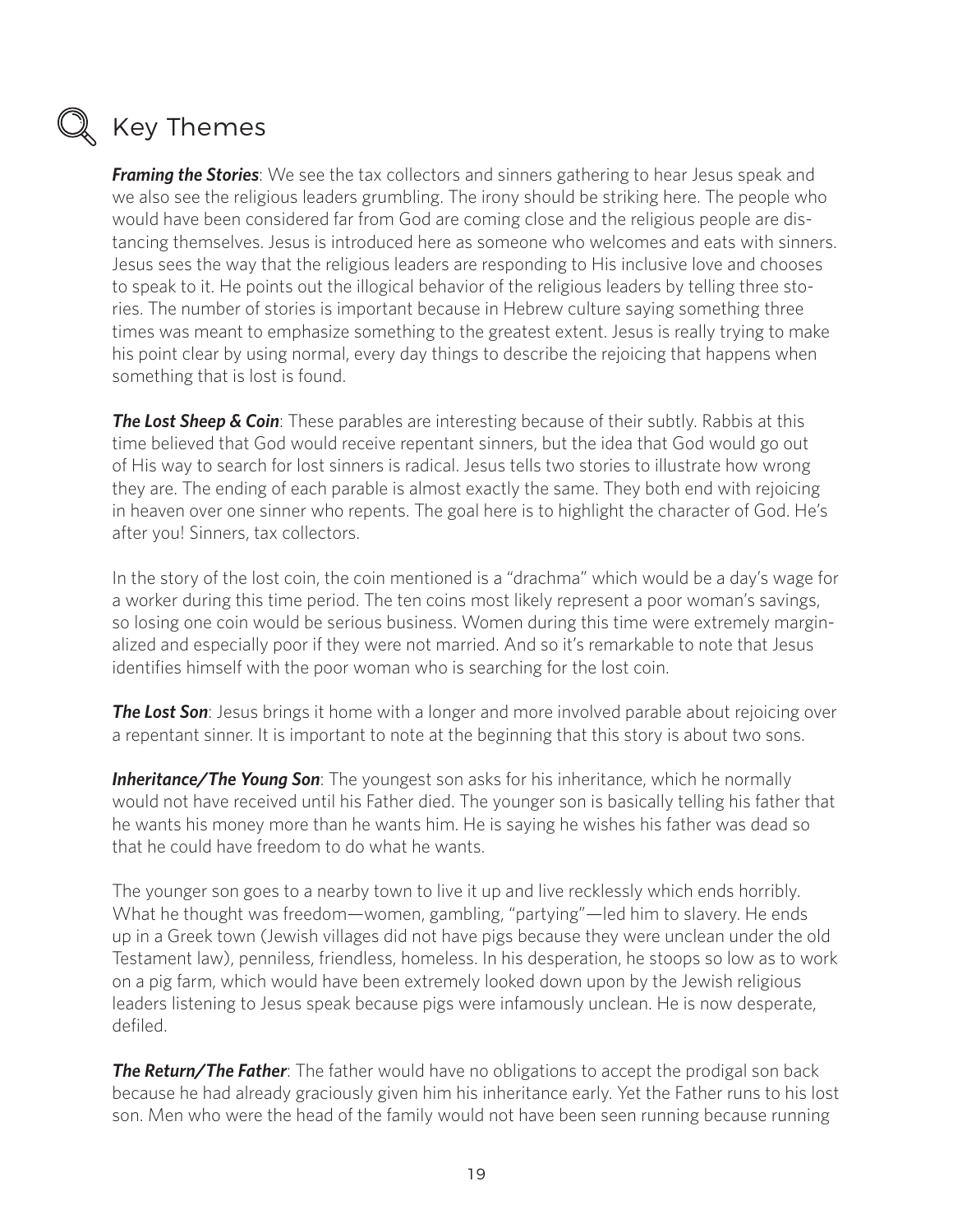was considered undignified in this cultural context. But his love compels him to run anyway.

The robe and the ring given to the son represent honor and authority. These were outward acts that represent the fact that the son was fully accepted and restored, given full authority in his father's household. The refrain of rejoices comes a climax here with a feast and a party. God Parties! It is impossible to miss the refrain of rejoicing and partying in Heaven. God celebrates when people walk out of brokenness and into His loving arms. The public nature of this display is over the top. The religious leaders would have been appalled by this type of celebration being wasted on a rebellious sinner.

**The older son**: We said this story is about two brothers. The second brother is entitled and angered by the Father so lavishly welcoming the sinful younger son. The older son represents the Pharisees and the scribes and how they are reacting to Jesus' love for the sinful people directly in front of him. The truth is that the father longs for both brothers to accept his love and delight in their positions in his household.

### Quotes & Illustrations

"Indeed, as son and heir I am to become successor. I am destined to step into my Father's place and offer to others the same compassion that he has offered me. The return to the Father is ultimately the challenge to become like the Father. This call to become the Father precludes any 'soft' interpretation of the story. I know how much I long to return and be held safe, but do I really want to be son and heir with all that implies? Being in the Father's house requires that I make the Father's life my own and become transformed in his image."

#### HENRI NOUWEN

*"The father loves each son and gives each the freedom to be what he can, but he cannot give them freedom they will not take nor adequately understand. The father seems to realize, beyond the customs of his society, the need of his sons to be themselves. But he also knows their need for his love and a "home." How their stories will be completed is up to them. The fact that the parable is not completed makes it certain that the father's love is not dependent upon an appropriate completion of the story. The father's love is only dependent on himself and remains part of his character. As Shakespeare says in one of his sonnets: "Love is not love which alters when it alteration finds."* 

#### ARTHUR FREEMAN

### Three Main Points

- 1. God searches for the lost. God is the shepherd, the woman, and the Father who seeks to find those who are lost, down, and out.
- 2. You are the lost son; we all are lost. You are the older son; we all carry entitlement and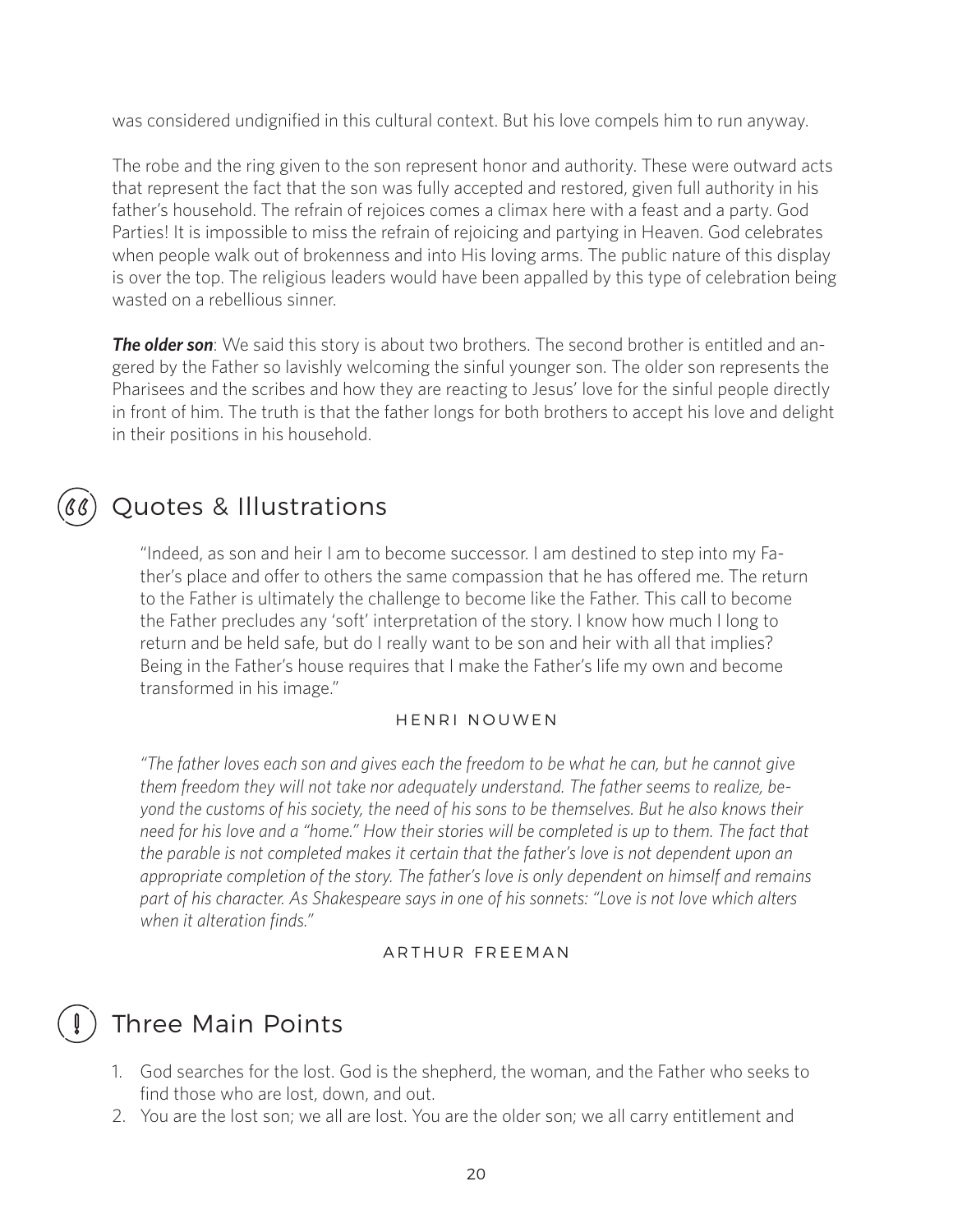pride. You are called to be like the Father; we all must embrace broken people and show great compassion.

3. God sees us at our worst and still loves us. He sees us when we are a long way off and he still feels compassion for us. He runs to us, throws his arms around us and kisses us even while we are still in our sin. This embrace is the only thing that can heal our brokenness.



### Discussion Questions

- Why do you think God inspired this story to be included in Scripture? What do we see most clearly in this chapter that we might miss elsewhere?
- What do we learn about God in this passage? What do we learn about people in this passage?
- How do you think the tax collectors and sinners would have received these parables?
- How do you think the religious leaders would have responded to Jesus' teaching here?
- Which character do you identify with the most in these parables?
- Which parable describes your experience with God the best?
- Does it strike you as odd that the shepherd is willing to leave the 99? Does God not care about those who are safe in his fold?
- How are you like the prodigal son? How have you wandered off or squandered what God has given you? How are you lost?
- How are you like the older brother? Where has envy, bitterness, or entitlement creeped into your life?
- How are you called to mature into the father? Who are the lost or weary people you are called to embrace?
- Jesus got in trouble for hanging out with sinners. Who are the people today we'd get in trouble for eating with?
- How is this picture of God different from other religions? What makes our God, testified to in our Bible, different?
- What does this passage of Scripture offer that speaks to the deepest longings of our hearts?
- Jesus talks about coins and sheep. Why do you think he chooses these symbols? What does it tell you about us and him?
- Jesus says that heaven rejoices *more* over sinners repenting than many righteous people living? Why? How does this make you feel? Does it seem right, wrong, just, unjust?

## Application & Practice

**The Lost Parts**: Walk the lost parts of your life into the Father's arms this week. Spend an hour this week praying about parts of your life you've not taken back to the father. Having done this, take this to a father: go to church this week and ask the pastor/priest if you can confess to them sometime in private. Then ask them to pray for you and assure you God has forgiven you. (Note: as a leader, be careful in implementing this. We aren't a Roman Catholic ministry and